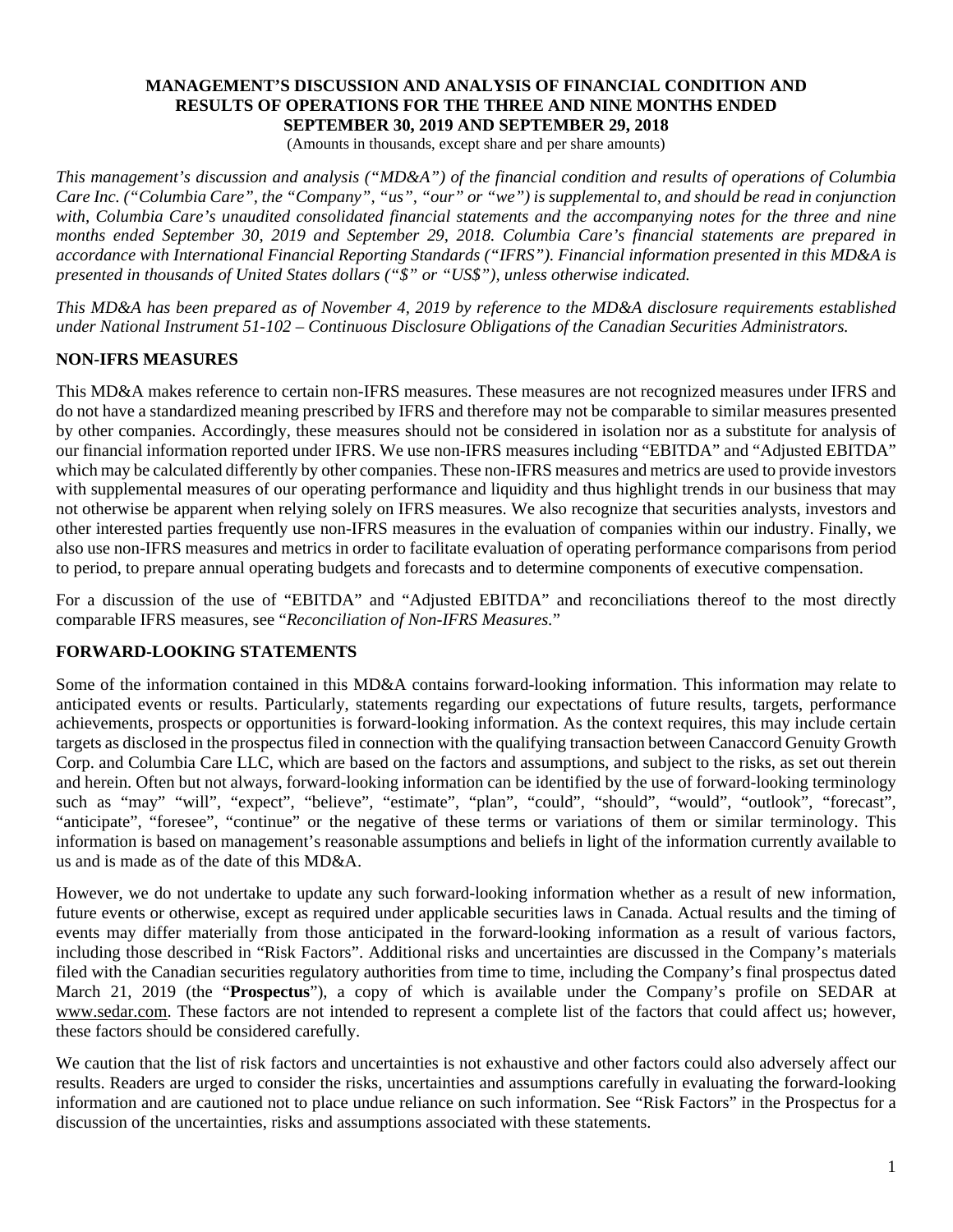The purpose of the forward-looking statements is to provide the reader with a description of management's current expectations regarding the Company's financial performance and they may not be appropriate for other purposes; readers should not place undue reliance on forward-looking statements made herein. To the extent any forward-looking information in this MD&A constitutes future-oriented financial information or financial outlook, within the meaning of applicable securities laws, such information is being provided to demonstrate the potential of the Company and readers are cautioned that this information may not be appropriate for any other purpose. Future-oriented financial information and financial outlook, as with forward-looking information generally, are based on current assumptions and subject to risks, uncertainties and other factors. Furthermore, unless otherwise stated, the forward-looking statements contained in this MD&A are made as of the date of this MD&A, and we have no intention and undertake no obligation to update or revise any forward-looking statements, whether as a result of new information, future events or otherwise, except as required by applicable securities laws. The forward-looking statements contained in this MD&A are expressly qualified by this cautionary statement.

## **OVERVIEW OF COLUMBIA CARE**

Columbia Care, formerly known as Canaccord Genuity Growth Corp, ("CGGC"), was incorporated under the laws of the Province of Ontario on August 13, 2018. On April 26, 2019, the Company completed a reverse takeover ("RTO") transaction and private placement. Following the transaction, the Company's common shares were listed on the Aequitas NEO exchange under the symbol "CCHW", on the OTCQX Best Market under the symbol "CCHWF" and on the Frankfurt Stock Exchange under the symbol "3LP". Our principal activity is the production and sale of cannabis as regulated by the regulatory bodies and authorities of the jurisdictions in which we have activities.

Columbia Care is comprised of the following companies: Columbia Care, LLC, Columbia Care NY, LLC, Curative Health, LLC, Curative Health Cultivation, LLC, Salubrious Wellness Clinic, Inc., Columbia Care Arizona Tempe, LLC, 203 Organix, LLC, Columbia Care Arizona Prescott, LLC, Patriot Care Corp., Columbia Care DC, Mission Bay, LLC, Focused Health LLC, Columbia Care Delaware, LLC, Columbia Care Puerto Rico, LLC, Columbia Care Pennsylvania, LLC, Columbia Care OH, LLC, Columbia Care MD, LLC, Better-Gro Companies, LLC d/b/a Columbia Care Florida, Columbia Care New Jersey, LLC, Columbia Care Industrial Hemp, LLC, Columbia Care Eastern Virginia LLC and Leafy Greens Inc.

We strive to be the premier provider of cannabis-related products in each of our markets. Our mission is to improve lives by providing cannabis-based health and wellness solutions through community partnerships, research, education and the responsible use of our products as a natural means to alleviate symptoms and improve the quality of life of our patients and customers.

## **HOW WE ASSESS OUR BUSINESS**

We utilize several metrics to measure and track the performance and progress of our business. We refer to certain key performance indicators used by us and generally also used by our competitors in the global cannabis industry. Some of the metrics used by us are not defined under IFRS. See *Reconciliation of Non-IFRS Measures*.

### *Revenue*

In accordance with IFRS 15, revenue is recognized when a customer obtains control of promised goods or services. The amount of revenue reflects the consideration to which Columbia Care expects to be entitled to receive in exchange for these goods or services. Columbia Care applies the following five-step analysis to determine whether, how much and when revenue is recognized: (1) Identify the contract with the customer; (2) Identify the performance obligation in the contract; (3) Determine the transaction price; (4) Allocate the transaction price to the performance obligation in the contract; and (5) Recognize revenue when or as Columbia Care satisfies a performance obligation.

Under IFRS 15, revenue from the sale of medicinal cannabis and derivative products is generally recognized at a point in time when control over the goods has been transferred to the customer. Payment is generally due prior to transfer of the goods and is recognized as revenue upon the satisfaction of the performance obligation. Columbia Care satisfies its performance obligation and transfers control upon delivery and acceptance by the customer, the timing of which is consistent with Columbia Care's previous revenue recognition policy. In instances where customers pay an annual membership fee, the customer will generally receive the benefit of the membership evenly over the period and as a result, Columbia Care will recognize revenue using an output method measure of progress on a straight-line basis over the membership period.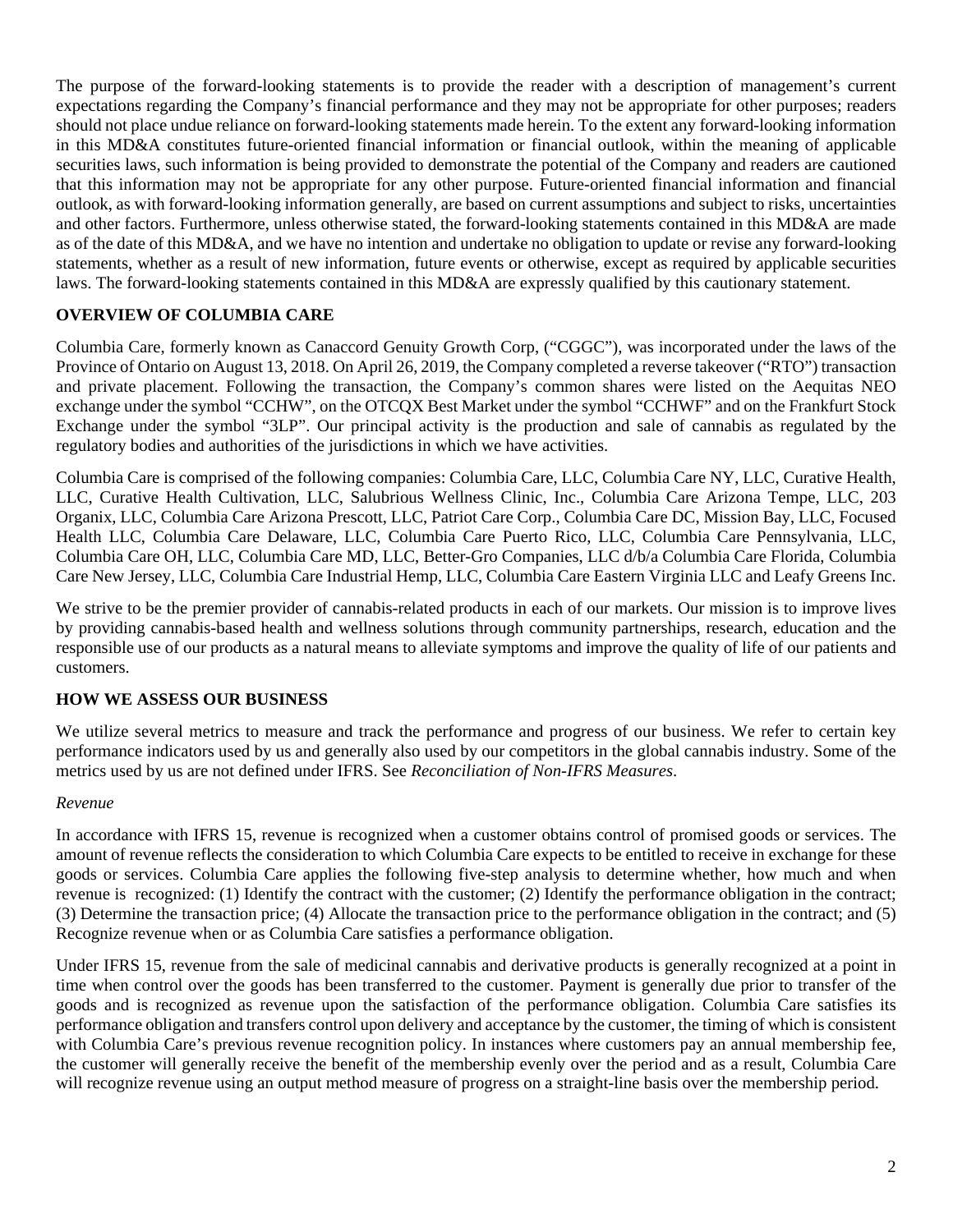## *Gross Profit before Fair Value Adjustments to Biological Assets and Inventory*

Gross Profit before Fair Value Adjustments to Biological Assets and Inventory reflects our revenue less our production costs primarily consisting of labor, materials, consumables, supplies, overhead, amortization on production equipment, shipping, packaging and other expenses required to produce cannabis products.

### *Gross Profit after Fair Value Adjustments to Biological Assets and Inventory*

Production costs related to the transformation of biological assets to the point of harvest are capitalized and included in the fair value measurement of the biological assets. Once goods are sold, the associated capitalized costs are recognized as production costs in the statement of operations for the period.

Gross Profit after Fair Value Adjustments to Biological Assets and Inventory is based on Gross Profit before Fair Value Adjustments to Biological Assets and Inventory and includes: (i) fair value adjustments to our biological assets, consisting of cannabis plants measured at fair value less cost to sell up to the point of harvest and (ii) fair value adjustments relieved from inventory when sold. Harvested cannabis is transferred from biological assets at their fair value less cost to sell at harvest, which becomes the deemed cost for inventory which, upon sale, the fair value cost adjustment portion is expensed to finished harvest inventory sold.

As discussed in the notes to our financial statements, there is no active market for unharvested plants in certain states, and determination of the fair value of the biological assets requires us to make assumptions about how market participants assign fair values to these assets. These assumptions primarily relate to estimating the stage of growth of the cannabis plant, selling and other fulfillment costs, average selling prices and expected yields for the plants. See *Critical Accounting Estimate – Biological Assets*.

## *Operating Expenses*

Operating expenses primarily include salaries and benefits, professional fees, rent and facilities expenses, travel-related expenses, advertising and promotion expenses, licenses, fees and taxes, office supplies and pursuit expenses related to outside services, share-based compensation and other general and administrative expenses.

### *EBITDA*

We believe EBITDA is a useful measure to assess the performance of Columbia Care as it provides meaningful operating results by excluding the effects of expenses that are not reflective of our operating business performance. We define EBITDA as net income (loss) before (i) depreciation; (ii) income taxes; and (iii) interest expense and debt amortization. See *Reconciliation of Non-IFRS Measures*.

### *Adjusted EBITDA*

We believe Adjusted EBITDA is a useful measure to assess the performance of Columbia Care as it provides more meaningful operating results by excluding the effects of expenses that are not reflective of our operating business performance and other one-time or non-recurring expenses. We define Adjusted EBITDA as EBITDA before (i) fair value gains or losses arising from biological assets; (ii) share-based compensation expense; and (iii) other non-recurring items deemed unrelated to current operations. See *Reconciliation of Non-IFRS Measures*.

## **COLUMBIA CARE OBJECTIVES AND FACTORS AFFECTING OUR PERFORMANCE**

As one of the largest fully integrated operators in the global medical cannabis industry, our strategy to grow our business is comprised of the following key components:

- Expansion and development within and outside our current footprint
- Patient-centric, provider-based model to leverage health and wellness focus
- Pharmaceutical quality proprietary product portfolio
- Intellectual property and data-driven innovation

Our performance and future success are dependent on several factors. These factors are also subject to inherent risks and challenges, some of which are discussed below.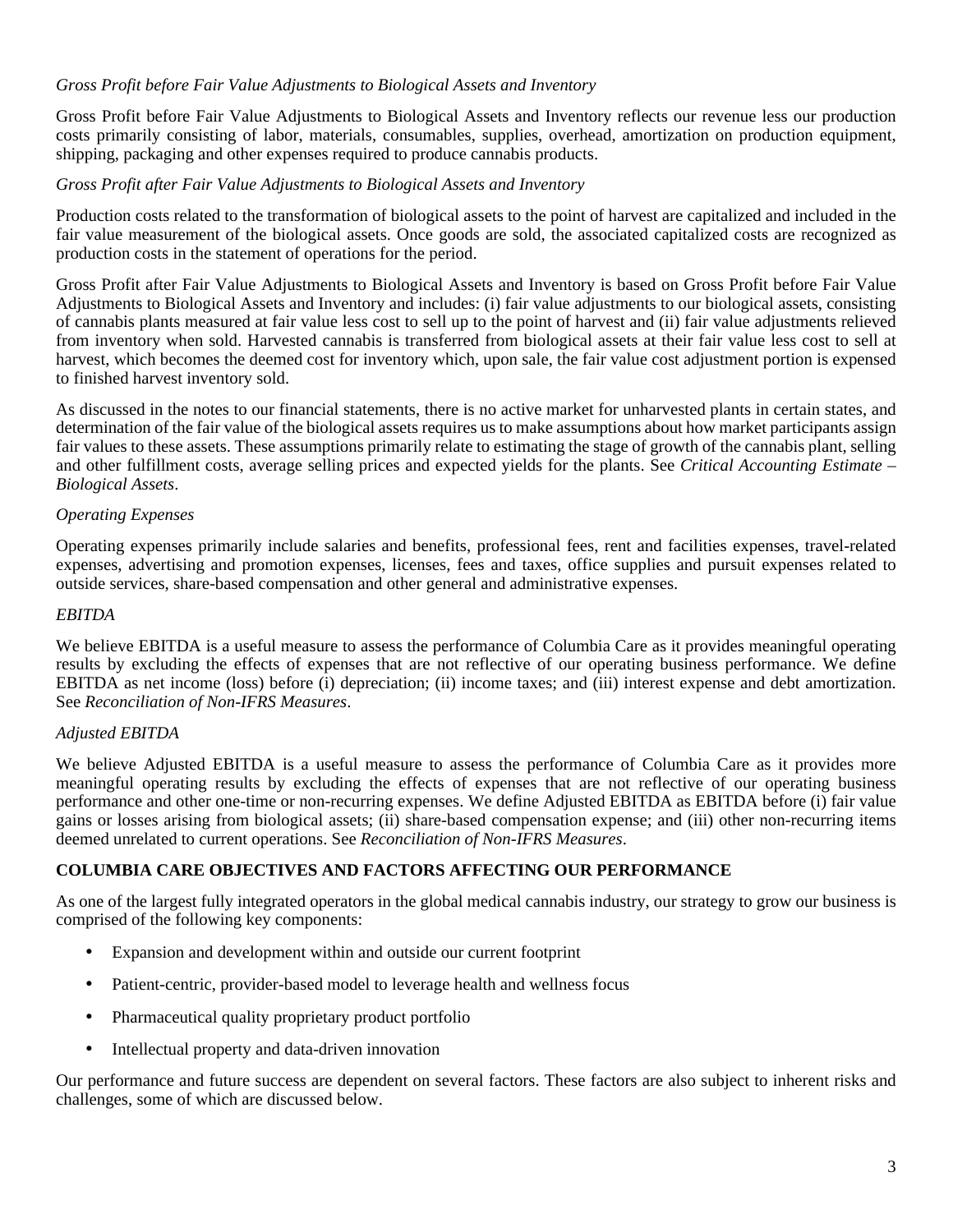## Branding

We have established a national branding strategy across each of the jurisdictions in which we operate. Maintaining and growing our brand appeal domestically and internationally is critical to our continued success.

## Regulation

We are subject to the local and federal laws in the jurisdictions in which we operate. Outside of the United States, our products may be subject to tariffs, treaties and various trade agreements as well as laws affecting the importation of consumer goods. We hold all required licenses for the production and distribution of our products in the jurisdictions in which we operate and continuously monitor changes in laws, regulations, treaties and agreements.

### Product Innovation and Consumer Trends

Our business is subject to changing consumer trends and preferences, which is dependent, in part, on continued consumer interest in new products. The success of new product offerings, depends upon a number of factors, including our ability to (i) accurately anticipate customer needs; (ii) develop new products that meet these needs; (iii) successfully commercialize new products; (iv) price products competitively; (v) produce and deliver products in sufficient volumes and on a timely basis; and (vi) differentiate product offerings from those of competitors.

## Growth Strategies

We have a successful history of growing revenue and we believe we have a strong domestic and international growth strategy aimed at continuing its strong rate of growth. Our future depends, in part, on our management's ability to implement our growth strategy including (i) product innovations; (ii) penetration into new markets; (iii) growth in pharmaceutical and distributor partnerships; (iv) future development of e-commerce distribution capabilities; and (v) improvements in operating income, gross profit and operating expense margins. The ability of us to implement this growth strategy depends, among other things, on our ability to develop new products that appeal to consumers, maintain and expand brand loyalty, maintain and improve pharmaceutical quality products and brand recognition, maintain and improve competitive position in the markets, and identify and successfully enter and market products in new geographic areas and segments.

## **RECENT DEVELOPMENTS**

Below is a summary of recent developments:

- In July 2019, we expanded into the highly regulated and limited license state of Florida with the opening of our Gainesville dispensary.
- In July 2019, we received approval from the Puerto Rico Department of Health to begin vertically integrated operations, allowing us to open for business in one of the most rapidly growing medical cannabis markets in the United States.
- In August 2019, we completed an acquisition for the remaining 25% minority interest in our Illinois operation which is now consolidated 100% under our wholly owned Columbia Care Illinois subsidiary.

## **SELECTED FINANCIAL INFORMATION**

We report results of operations of our affiliates from the date control commences, either through the purchase of the business or control through a management agreement. The following selected financial information includes only the results of operations following the establishment of control of our affiliates. Accordingly, the information included below may not be representative of the results of operations if such affiliates had included their results of operations for the entire reporting period.

The following tables set forth selected consolidated financial information derived from our unaudited consolidated financial statements, the consolidated financial statements, and the respective accompanying notes prepared in accordance with IFRS.

During the periods discussed herein, we have not made business acquisitions or discontinued operations, and our accounting policies have remained consistent. The selected and summarized consolidated financial information below may not be indicative of our future performance.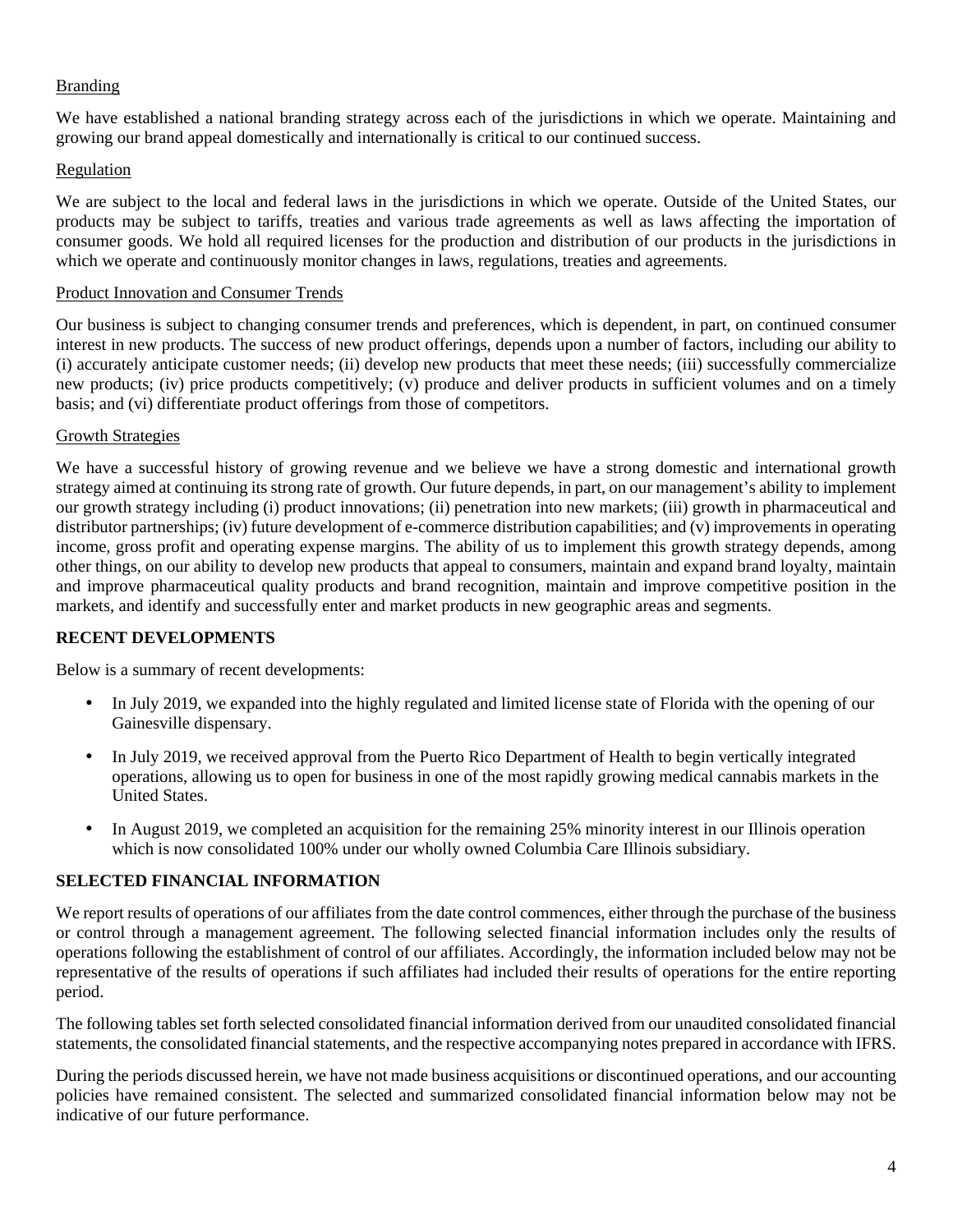# Statement of operations:

|                                                   | <b>Three Months Ended</b> |               |                                                                 |  | <b>Nine Months Ended</b> |      |           |  |  |
|---------------------------------------------------|---------------------------|---------------|-----------------------------------------------------------------|--|--------------------------|------|-----------|--|--|
|                                                   |                           | 2019          | September 30, September 29, September 30, September 29,<br>2018 |  | 2019                     | 2018 |           |  |  |
| Revenues, net                                     | $\mathcal{S}$             | 22,120 \$     | $9,925$ \$                                                      |  | 54,287 \$                |      | 28,345    |  |  |
| Production costs                                  |                           | (16,830)      | (6,189)                                                         |  | (39, 167)                |      | (15, 821) |  |  |
| Gross profit excluding change in fair value of    |                           |               |                                                                 |  |                          |      |           |  |  |
| biological assets and inventory sold              |                           | 5,290         | 3,736                                                           |  | 15,120                   |      | 12,524    |  |  |
|                                                   |                           |               |                                                                 |  |                          |      |           |  |  |
| Decrease in fair value of inventory sold          |                           | (21,992)      | (5,215)                                                         |  | (45,221)                 |      | (31, 454) |  |  |
| Increase in fair value of biological assets       |                           | 32,381        | 12,790                                                          |  | 48,811                   |      | 36,648    |  |  |
| Gross profit                                      |                           | 15,679        | 11,311                                                          |  | 18,710                   |      | 17,718    |  |  |
| Operating expenses                                |                           | (33, 819)     | (15,056)                                                        |  | (95, 013)                |      | (32, 233) |  |  |
| Other expense, net                                |                           | (458)         | (1,664)                                                         |  | (176)                    |      | (3,585)   |  |  |
| Income tax (expense) benefit                      |                           | (1,264)       | 95                                                              |  | (2,233)                  |      | (1,141)   |  |  |
| Net loss                                          |                           | (19, 862)     | (5,314)                                                         |  | (78, 712)                |      | (19,241)  |  |  |
| Net loss attributable to non-controlling interest |                           | (1, 599)      | (368)                                                           |  | (1,947)                  |      | (835)     |  |  |
| Net loss attributable to Columbia Care Inc.       | \$                        | $(18,263)$ \$ | $(4,946)$ \$                                                    |  | $(76, 765)$ \$           |      | (18, 406) |  |  |

Summary of balance sheet items:

|                          |               |            | September 30, December 29, |         |  |
|--------------------------|---------------|------------|----------------------------|---------|--|
|                          |               | 2019       | 2018                       |         |  |
| Total Assets             | \$.           | 356,974 \$ |                            | 233.927 |  |
| <b>Total Liabilities</b> |               | 71.382 \$  |                            | 30.238  |  |
| <b>Total Equity</b>      | <sup>\$</sup> | 285,592 \$ |                            | 203,689 |  |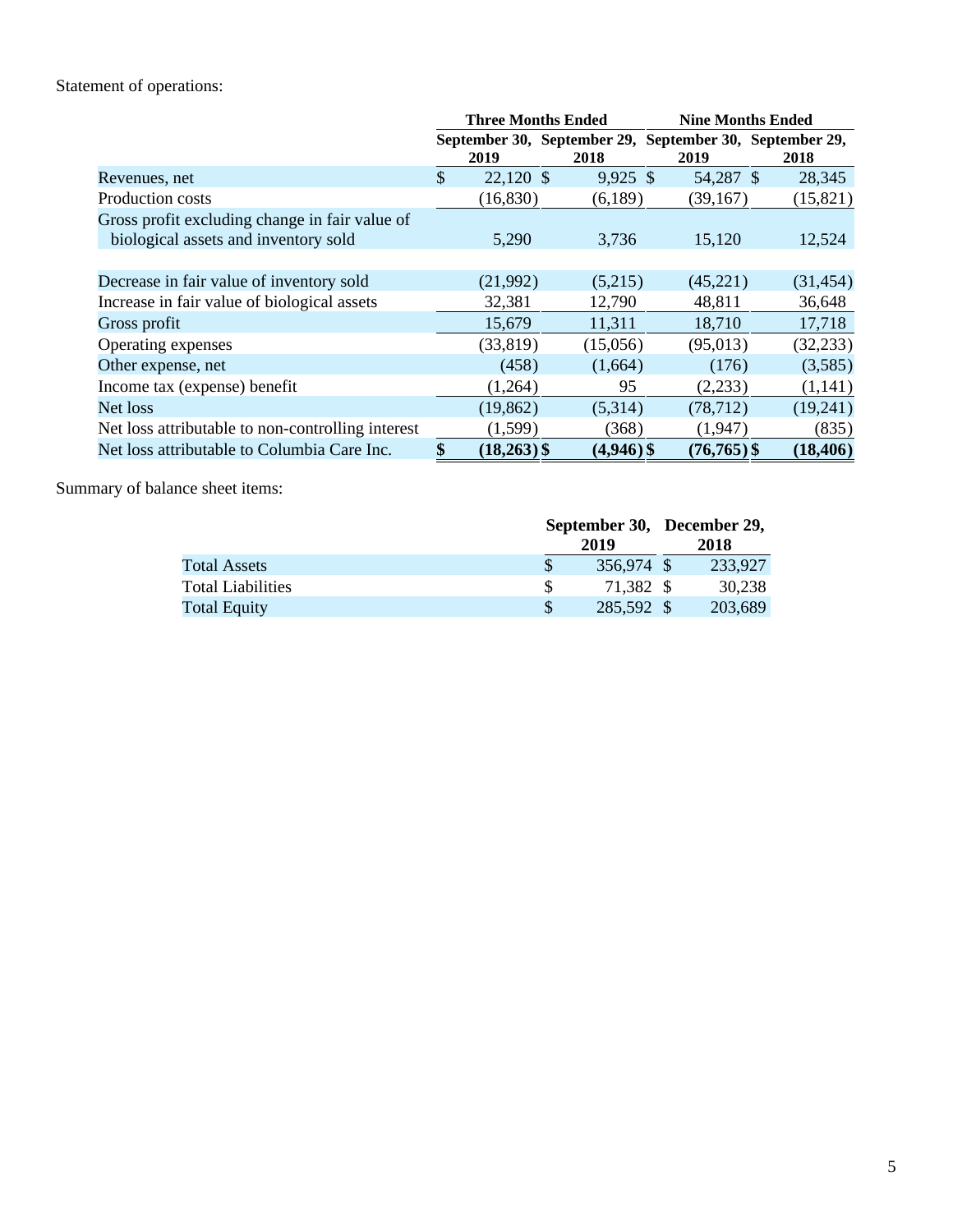## **RESULTS OF OPERATIONS**

### *Comparison of the Three and Nine Months Ended September 30, 2019 and September 29, 2018*

The following tables summarize our results of operations for the three and nine months ended September 30, 2019 and September 29, 2018:

|                                                   | <b>Three Months Ended</b> |               |               |               |               |               |               |  |
|---------------------------------------------------|---------------------------|---------------|---------------|---------------|---------------|---------------|---------------|--|
|                                                   |                           | September 30, |               | September 29, | \$            |               | $\frac{0}{0}$ |  |
|                                                   |                           | 2019          |               | 2018          |               | <b>Change</b> | <b>Change</b> |  |
| Revenues, net                                     | \$                        | 22,120        | $\mathcal{S}$ | 9,925         | $\mathbb{S}$  | 12,195        | 123%          |  |
| Production costs                                  |                           | (16,830)      |               | (6,189)       |               | (10, 641)     | 172%          |  |
| Gross profit excluding change in fair value of    |                           |               |               |               |               |               |               |  |
| biological assets and inventory sold              |                           | 5,290         |               | 3,736         |               | 1,554         | 42%           |  |
|                                                   |                           |               |               |               |               |               |               |  |
| Decrease in fair value of inventory sold          |                           | (21,992)      |               | (5,215)       |               | (16,777)      | 322%          |  |
| Increase in fair value of biological assets       |                           | 32,381        |               | 12,790        |               | 19,591        | 153%          |  |
| Gross profit                                      |                           | 15,679        |               | 11,311        |               | 4,368         | 39%           |  |
| Operating expenses                                |                           | (33,819)      |               | (15,056)      |               | (18, 763)     | 125%          |  |
| Loss from operations                              |                           | (18, 140)     |               | (3,745)       |               | (14,395)      | 384%          |  |
| Other expense, net                                |                           | (458)         |               | (1,664)       |               | 1,206         | $-72%$        |  |
| Loss before provision for income taxes            |                           | (18,598)      |               | (5,409)       |               | (13, 189)     | 244%          |  |
| Income tax (expense) benefit                      |                           | (1,264)       |               | 95            |               | (1,359)       | $-1431%$      |  |
| Net loss                                          |                           | (19, 862)     |               | (5,314)       |               | (14, 548)     | 274%          |  |
| Net loss attributable to non-controlling interest |                           | (1, 599)      |               | (368)         |               | (1,231)       | 335%          |  |
| Net loss attributable to Columbia Care Inc.       | \$                        | (18, 263)     | \$            | (4,946)       | <sup>\$</sup> | (13, 317)     | 269%          |  |

|                                                   | <b>Nine Months Ended</b> |               |               |               |           |               |  |  |
|---------------------------------------------------|--------------------------|---------------|---------------|---------------|-----------|---------------|--|--|
|                                                   |                          | September 30, | September 29, |               | \$        | $\frac{0}{0}$ |  |  |
|                                                   |                          | 2019          | 2018          | <b>Change</b> |           | <b>Change</b> |  |  |
| Revenues, net                                     | $\mathbb{S}$             | 54,287        | \$.<br>28,345 | <sup>\$</sup> | 25,942    | 92%           |  |  |
| Production costs                                  |                          | (39, 167)     | (15,821)      |               | (23, 346) | 148%          |  |  |
| Gross profit excluding change in fair value of    |                          |               |               |               |           |               |  |  |
| biological assets and inventory sold              |                          | 15,120        | 12,524        |               | 2,596     | 21%           |  |  |
|                                                   |                          |               |               |               |           |               |  |  |
| Decrease in fair value of inventory sold          |                          | (45,221)      | (31, 454)     |               | (13,767)  | 44%           |  |  |
| Increase in fair value of biological assets       |                          | 48,811        | 36,648        |               | 12,163    | 33%           |  |  |
| Gross profit                                      |                          | 18,710        | 17,718        |               | 992       | 6%            |  |  |
| Operating expenses                                |                          | (95,013)      | (32, 233)     |               | (62,780)  | 195%          |  |  |
| Loss from operations                              |                          | (76,303)      | (14,515)      |               | (61,788)  | 426%          |  |  |
| Other expense, net                                |                          | (176)         | (3,585)       |               | 3,409     | $-95%$        |  |  |
| Loss before provision for income taxes            |                          | (76, 479)     | (18,100)      |               | (58, 379) | 323%          |  |  |
| Income tax expense                                |                          | (2,233)       | (1,141)       |               | (1,092)   | 96%           |  |  |
| Net loss                                          |                          | (78, 712)     | (19,241)      |               | (59, 471) | 309%          |  |  |
| Net loss attributable to non-controlling interest |                          | (1, 947)      | (835)         |               | (1,112)   | 133%          |  |  |
| Net loss attributable to Columbia Care Inc.       |                          | (76, 765)     | (18, 406)     |               | (58, 359) | 317%          |  |  |

#### *Revenue*

The increase in revenue for the three and nine months ended September 30, 2019, as compared to the prior year periods was primarily driven by expansion of our dispensary network and by additional sales through our existing dispensaries.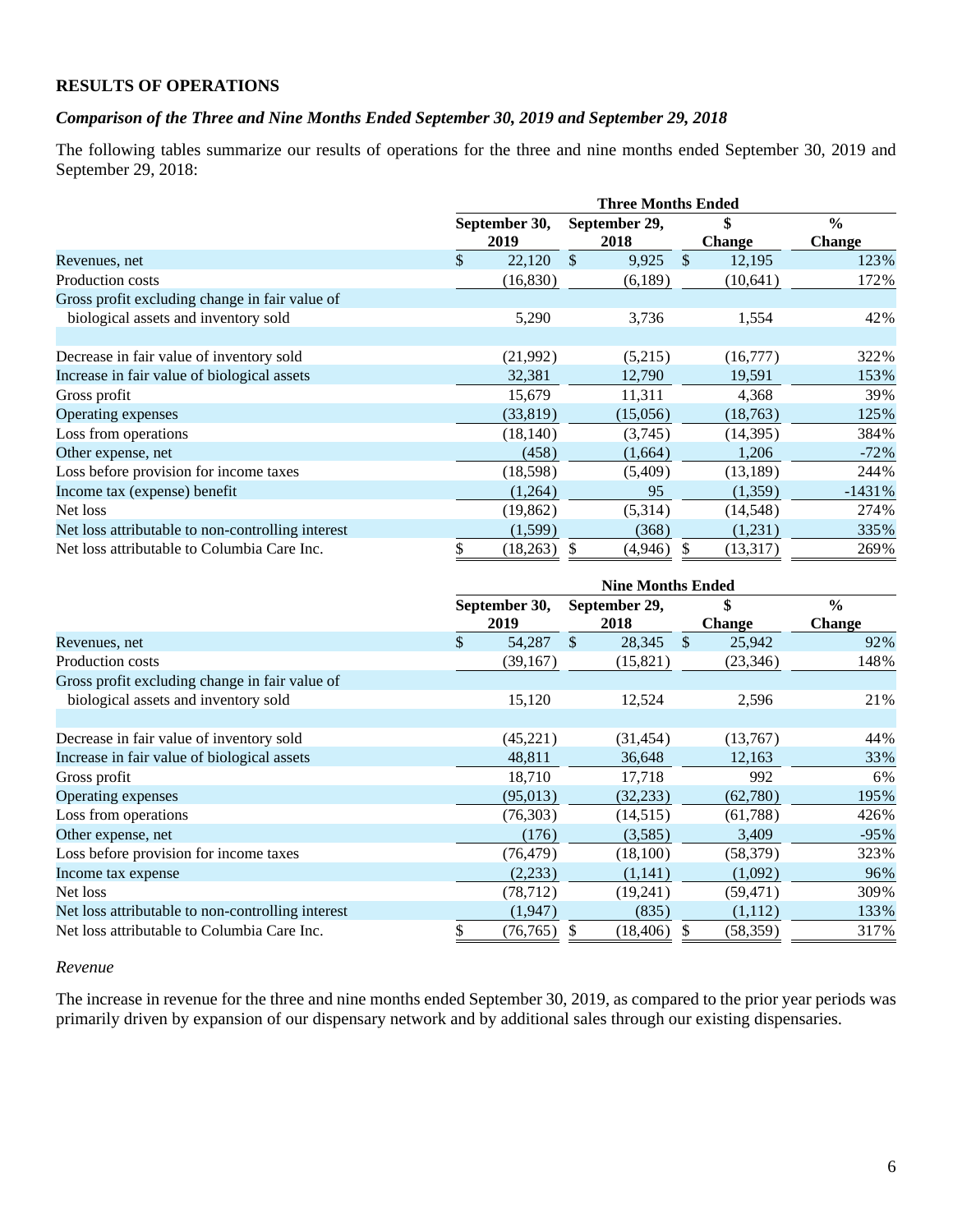## *Gross Profit before Fair Value Adjustments*

The increase in gross profit before fair value adjustments to biological assets and inventory for three and nine months ended September 30, 2019, as compared to the prior year periods was due to volume growth of our business offset by increased production costs of subsidiaries not yet cultivating or selling cannabis and by a \$722 provision made against our inventory of vape pens in Massachusetts due to the current ban on vape pens, placed by the state on September 24, 2019.

### *Change in Fair Value of Biological Assets*

Biological asset transformation for the three months ended September 30, 2019 was a net gain of \$10,389 as compared to a net gain of \$7,575 for the three months ended September 29, 2018. The increase of \$2,814 was due to an increase in the amount of harvested biological assets which was driven by our initiation of industrial hemp growth during the three months ended September 30, 2019.

Biological asset transformation for the nine months ended September 30, 2019 was a net gain of \$3,590 as compared to a net gain of \$5,194 for the three months ended September 29, 2018. The decrease of \$1,604 was due to an increase in the amount of inventory sold relative to the amount of biological assets harvested.

### *Operating Expenses*

The increase of \$18,763 in operating expenses for the three months ended September 30, 2019, as compared to the prior year period, was primarily attributable to a \$7,240 increase in share-based compensation expense due to issuances of equity awards in 2019, and \$2,067 increase to professional fees, partly driven by our compliance expenses related to being a public company. In addition, salary and benefits costs increased by \$3,240 as we expanded our operations and increased the size and scope of our administrative functions. The remaining increase was primarily due to higher facilities and office expenses.

The increase of \$62,780 in operating expenses for the nine months ended September 30, 2019, as compared to the prior year period, was primarily attributable to a \$16,021 increase to share-based compensation, \$13,395 increase to professional fees, partly driven by transaction expenses related to our RTO, \$11,071 listing fee expense and \$9,871 increase to salary and benefits costs. The remaining increase was primarily due to higher facilities and office expenses.

### *Other Expense, Net*

The decrease in other expense, net for the three months ended September 30, 2019, as compared to the prior year period, was due to the repayment of the majority of our debt obligations during 2018 and increased interest income offset by higher interest expenses recorded due to the adoption of IFRS 16.

The decrease in other expense, net for the nine months ended September 30, 2019, as compared to the prior year period, was due to the repayment of the majority of our debt obligations during 2018, a realized foreign exchange gain of \$852 in connection with our RTO and increased interest income offset by higher interest expenses recorded due to the adoption of IFRS 16.

### *Adjusted EBITDA*

The decrease in Adjusted EBITDA for the three and nine months ended September 30, 2019, as compared to the prior year periods, was primarily driven by increases in facility costs, salary and benefits costs and professional fees. See *Non-IFRS Measures*.

Our future financial results are subject to significant potential fluctuations caused by, among other things, fair value adjustments to biological assets and inventory sold, growth of sales volume in new and existing markets and our ability to control operating expenses. In addition, our financial results may be impacted significantly by changes to the regulatory environment in which we operate, both on a local, state and federal level.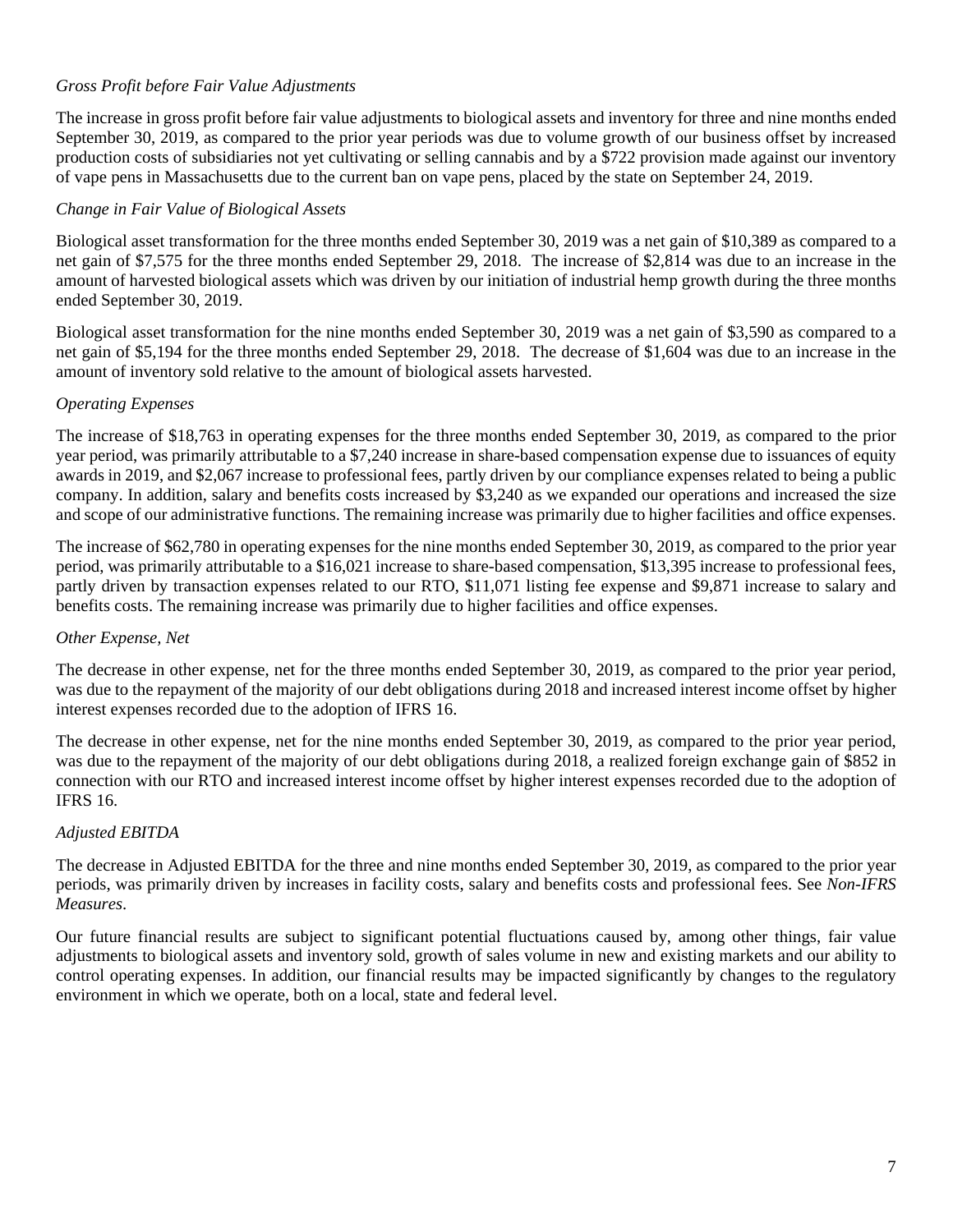## **Reconciliation of Non-IFRS Measures**

The following table provides a reconciliation of net loss for the period to EBITDA and Adjusted EBITDA for the three and nine months ended September 30, 2019 and September 29, 2018:

|                                                 | <b>Three Months Ended</b> |              | <b>Nine Months Ended</b>                                |           |  |  |  |
|-------------------------------------------------|---------------------------|--------------|---------------------------------------------------------|-----------|--|--|--|
|                                                 |                           |              | September 30, September 29, September 30, September 29, |           |  |  |  |
|                                                 | 2019                      | 2018         | 2019                                                    | 2018      |  |  |  |
| Net loss                                        | \$<br>$(19,862)$ \$       | $(5,314)$ \$ | $(78, 712)$ \$                                          | (19,241)  |  |  |  |
| Income tax                                      | 1,264                     | (95)         | 2,233                                                   | 1,141     |  |  |  |
| Depreciation and amortization                   | 4,231                     | 1,238        | 10,260                                                  | 3,386     |  |  |  |
| Interest expense, net and debt amortization     | 350                       | 1,662        | 1,175                                                   | 3,227     |  |  |  |
| <b>EBITDA</b>                                   | $(14, 017)$ \$            | $(2,509)$ \$ | $(65,044)$ \$                                           | (11, 487) |  |  |  |
| Adjustments:                                    |                           |              |                                                         |           |  |  |  |
| Share-based compensation                        | 13.150                    | 5.910        | 24.539                                                  | 8,518     |  |  |  |
| Net impact, fair value of biological assets and |                           |              |                                                         |           |  |  |  |
| inventory sold                                  | (10, 389)                 | (7,575)      | (3,590)                                                 | (5, 194)  |  |  |  |
| Listing fee expense                             |                           |              | 11,071                                                  |           |  |  |  |
| <b>Adjusted EBITDA</b>                          | $(11,256)$ \$             | $(4,174)$ \$ | $(33,024)$ \$                                           | (8,163)   |  |  |  |

The adjustment for interest expense, net and debt amortization includes the sum of interest income and interest expense presented on our statements of operations and the revaluation of derivative liability, which is presented on our statements of cash flows. Share-based compensation is the sum of equity-based compensation expense and deferred compensation expense, which are presented in our statements of cash flows.

## **Liquidity and Capital Resources**

Our primary need for liquidity is to fund working capital requirements of our business, capital expenditures, debt service and for general corporate purposes. Our primary source of liquidity is funds generated by financing activities. Our ability to fund our operations and to make capital expenditures depends on our future operating performance and cash flows, which are subject to prevailing economic conditions and financial, business and other factors, some of which are beyond our control.

As of September 30, 2019, we had \$84,506 of cash and \$143,157 of working capital (current assets less current liabilities), compared with \$46,241 of cash and \$144,813 of working capital as of December 29, 2018.

We are currently meeting our obligations as they become due, and are earning revenues from our operations. However, the Company has sustained losses since inception, we may require additional capital in the future. Management estimates that based on our current business operations and working capital, we will continue to meet our obligations as they become due in the short term. As we continue to seek growth through expansion or acquisition, our cash flows requirements and obligations could materially change. As of September 30, 2019, we do not have any external capital requirements.

### *Recent Financing Transactions*

### *Working Capital Loan*

In July 2016, we obtained working capital loans from various lenders, at a stated interest rate of 10% and a maturity date of July 11, 2019. The loans were unsecured. Cash interest was paid in arrears on July 31, 2018 and on each quarterly anniversary thereafter. We could prepay the loans, in whole or in part, upon not less than three business days prior with written notice. In December 2018, \$650 in loan principal was repaid while the remaining \$300 principal balance was repaid in January 2019.

### *Term Debt*

### *Real Estate Debt*

In January 2016, we entered into a loan and security agreement with various individuals. The agreement had a stated interest rate of 7% with a maturity date of January 25, 2019. The aggregate principal amount of the loans per an amendment dated March 31, 2017 was increased from \$10,000 to \$12,000.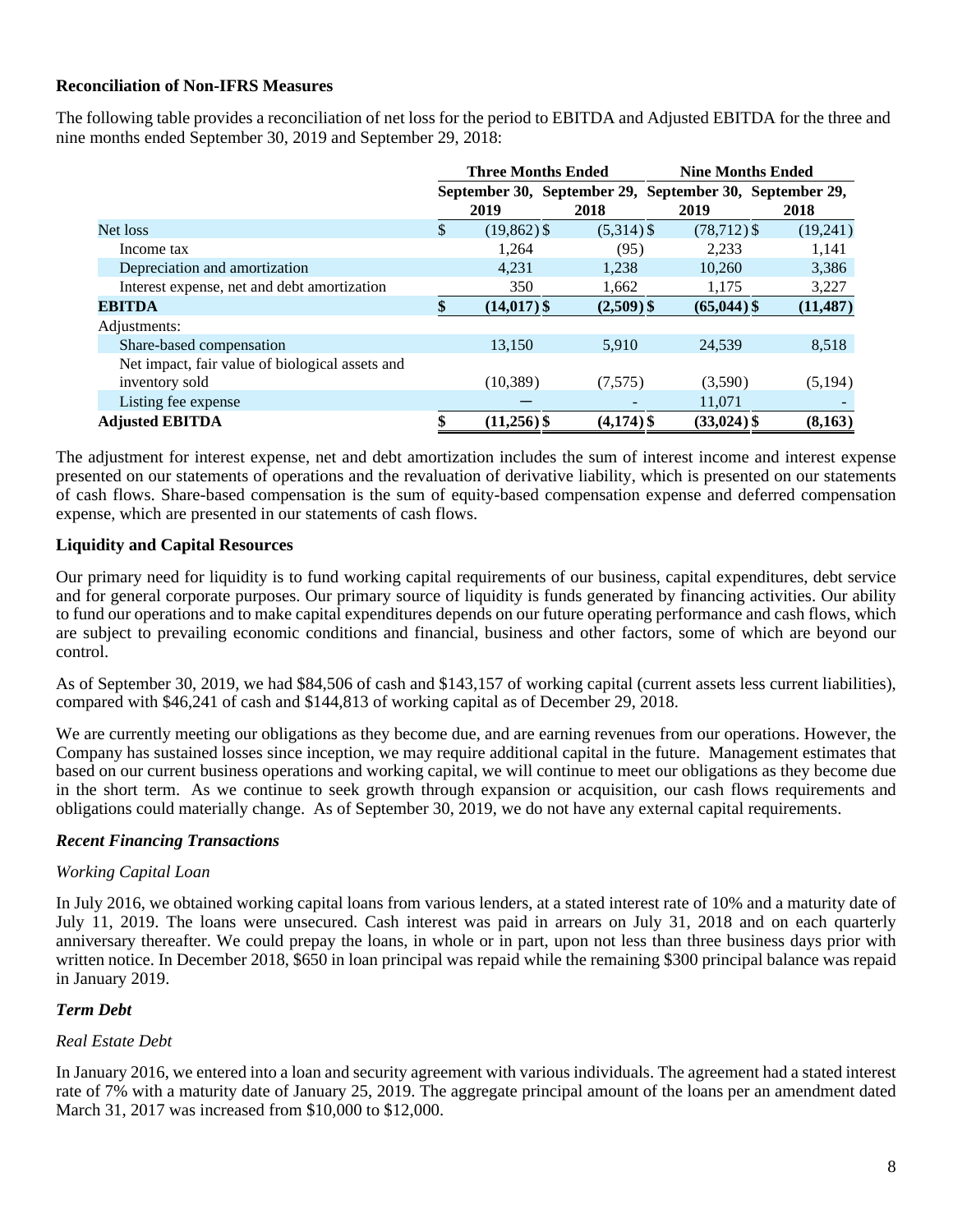In December 2018, \$8,005 was repaid or converted to common units while the remaining \$3,795 was repaid or converted to common units in January 2019.

## *Note Payable – Former Member*

On July 6, 2016 we purchased a 10% minority interest from a former member in Columbia Care Arizona Tempe DE, LLC, for a total of \$1,000, which was payable as follows: \$250 upon the execution of the agreement; \$150 payable on or before January 1, 2017 (which was paid in 2016) and; \$600 payable in twelve equal quarterly payments commencing April 1, 2017 and continuing through January 1, 2020. The note was non-interest bearing and was guaranteed by Columbia Care and its managing members.

The purchase of the non-controlling interest in the amount of \$1,000 is reflected in the changes in Stockholders' Equity section of the accompanying financial statements.

As of September 30, 2019, the note was repaid.

### *Cash Flows*

The following table summarizes the sources and uses of cash for each of the periods presented:

|                                           | <b>Nine Months Ended</b> |                             |          |  |  |  |
|-------------------------------------------|--------------------------|-----------------------------|----------|--|--|--|
|                                           |                          | September 30, September 29, |          |  |  |  |
|                                           |                          | 2019                        | 2018     |  |  |  |
| Net cash used in operating activities     | S                        | $(53,626)$ \$               | (17,007) |  |  |  |
| Net cash used in investing activities     |                          | (58, 119)                   | (7,294)  |  |  |  |
| Net cash provided by financing activities |                          | 150,010                     | 33,917   |  |  |  |
| Net increase in cash and cash equivalents |                          | 38,265 \$                   | 9,616    |  |  |  |

#### *Operating Activities*

During the nine months ended September 30, 2019, operating activities used \$53,626 of cash, primarily resulting from net loss of \$78,712 and net cash used in changes in operating assets and liabilities of \$18,121, partially offset by equity-based compensation expense of \$19,036, the listing fee expense of \$11,071, depreciation and amortization of \$10,260 and deferred compensation expense of \$5,503. Cash used due to changes in operating assets and liabilities was primarily due to increases in non-current assets of \$55,594, inventory of \$9,413, partially offset by increases in long-term liabilities of \$41,035 and current liabilities of \$8,887.

During the nine months ended September 29, 2018, operating activities used \$17,007 of cash, primarily resulting from net loss of \$19,24, net cash used in changes in operating assets and liabilities of \$6,858 and change in the fair value of biological assets of \$5,194 partially offset by equity-based compensation expense of \$4,826, deferred compensation expense of \$3,692 and depreciation and amortization of \$3,386, Cash used in changes in operating assets and liabilities was primarily due to an increase in inventory of \$9,221, partially offset by decreases of biological assets of \$4,544.

### *Investing Activities*

During the nine months ended September 30, 2019, investing activities used \$58,119 of cash, consisting of purchases of property and equipment of \$51,806, cash paid for deposits of \$5,240 and the issuance of a note receivable of \$2,420, partially offset by cash received from deposits of \$3,040.

During the nine months ended September 29, 2018, investing activities used \$7,294 of cash, primarily consisting of \$10,423 in purchases of property and equipment and the purchase of Mission Bay of \$2,000, partially offset by cash received on long-term deposits of \$5,000.

### *Financing Activities*

During the nine months ended September 30, 2019, financing activities provided \$150,010 of cash, consisting of \$157,359 in proceeds received from the issuance of equity, partially offset by lease payments of \$3,622, debt repayment of \$1,795 and repurchases of common shares of \$1,934.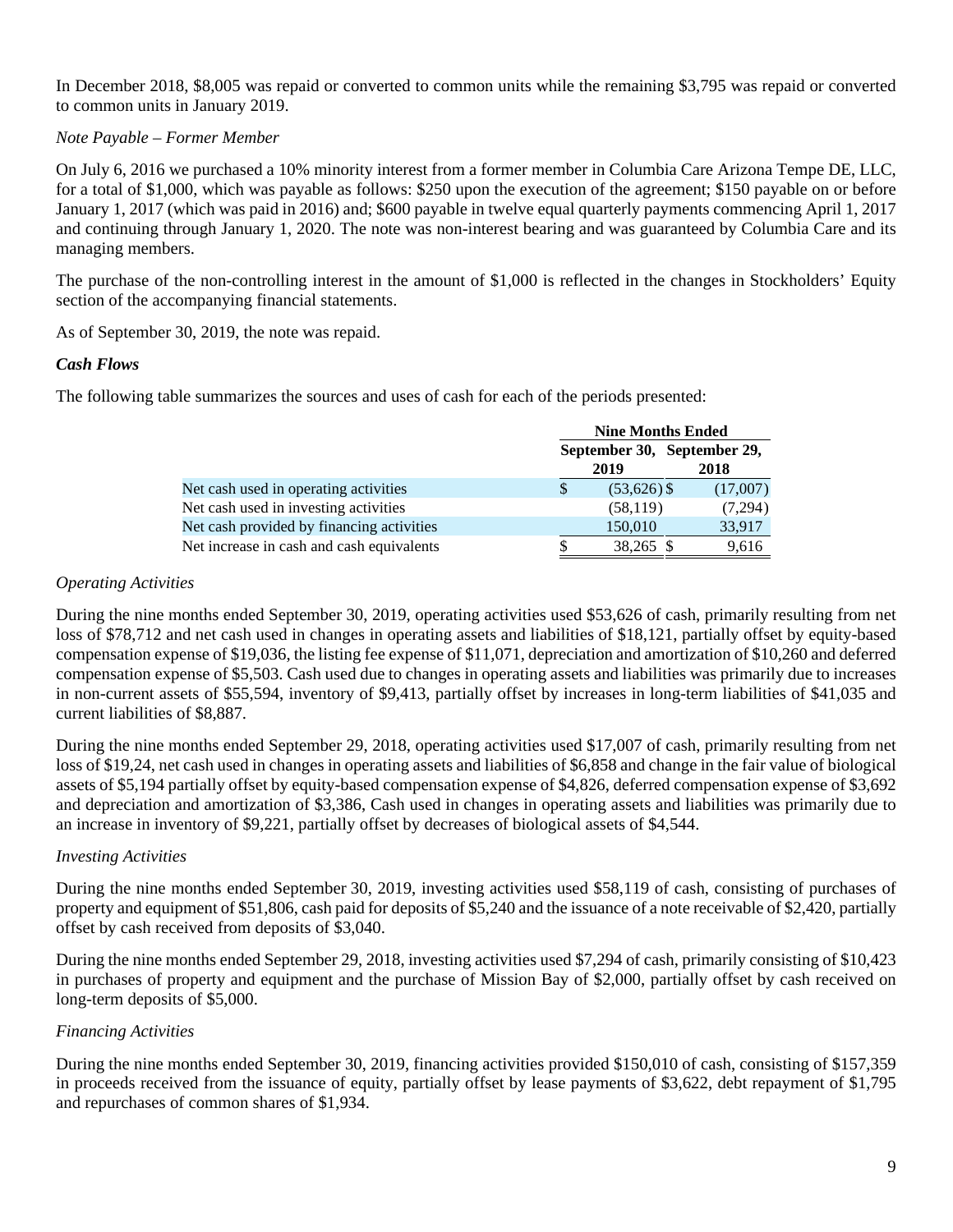During the nine months ended September 29, 2018, financing activities provided \$33,917 of cash, consisting of \$26,307 in proceeds received from the issuance of equity and \$7,760 in proceeds from the issuance of debt and warrants.

### **Contractual Obligations and Commitments**

The following table summarizes contractual obligations as of September 30, 2019 and the effects that such obligations are expected to have on Columbia Care's liquidity and cash flows in future periods:

|                   | <b>Payments Due by Period</b> |                 |  |          |  |           |            |        |
|-------------------|-------------------------------|-----------------|--|----------|--|-----------|------------|--------|
|                   |                               | Total<br>Year 1 |  |          |  | Years 2-5 | Years $5+$ |        |
| Lease commitments |                               | 57.239          |  | 8.613 \$ |  | 28.032 \$ |            | 20.594 |

Amounts in the table reflect minimum payments due for our leased facilities under various lease agreements that expire through October 2029.

### **Outstanding Share Information**

As of November 4, 2019, Columbia Care has 216,327,912 outstanding shares and 250,437,649 shares on a diluted basis.

## **OFF-BALANCE SHEET ARRANGEMENTS**

As of the date of this filing, we do not have any off-balance-sheet arrangements that have, or are reasonably likely to have, a current or future effect on the results of our operations or financial condition, including, and without limitation, such considerations as liquidity and capital resources.

## **RELATED PARTY TRANSACTIONS**

We finance the construction of facilities and working capital for operations of our not-for-profit subsidiaries. Each not-forprofit subsidiary executes a note in favor of Columbia Care (or its affiliates) which bears interest and has specific repayment terms. Each of the not-for-profit entities has a separate board of directors, which include certain stockholders of Columbia Care. Columbia Care earns success fees upon the implementation and successful opening of the facilities, as well as ongoing management fees. These transactions are eliminated in consolidation for financial reporting purposes.

In accordance with IFRS reporting standards, we report compensation, fees, and other benefits and compensation arrangements made to individuals within the organization that fit the definition of key management personnel. Key management personnel include those persons having authority and responsibility for planning, directing, and controlling the activities of Columbia Care as a whole. Our key management personnel consist of executive and non-executive stockholders of Columbia Care's Board of Directors and corporate officers and/or companies controlled by those individuals.

Remuneration attributed to key management personnel during the three and nine months ended September 30, 2019 and 2018, are summarized in the table below:

|                             |           | <b>Three Months Ended</b> | <b>Nine Months Ended</b>                                        |       |  |  |
|-----------------------------|-----------|---------------------------|-----------------------------------------------------------------|-------|--|--|
|                             | 2019      | 2018                      | September 30, September 29, September 30, September 29,<br>2019 | 2018  |  |  |
| Salaries and benefits       | 836 \$    | 357 \$                    | 2,327 \$                                                        | 1,017 |  |  |
| Payments to managing owners | 209       | 196                       | 629                                                             | 595   |  |  |
| Equity-based compensation   | 14,758    | 2,579                     | 17.114                                                          | 1,593 |  |  |
|                             | 15,803 \$ | 3,132 \$                  | 20,070 \$                                                       | 3,205 |  |  |

## **CHANGES IN OR ADOPTION OF ACCOUNTING PRACTICES**

The following IFRS standards have been recently issued by the IASB. We have adopted these new standards on future consolidated financial statements. Pronouncements that are not applicable or where it has been determined do not have a significant impact to Columbia Care have been excluded herein.

### *IFRS 16, Leases*

IFRS 16, *Leases* was issued by the IASB in January 2016. It replaced IAS 17, *Leases* for reporting periods beginning on or after January 1, 2019. We have adopted IFRS 16 retrospectively with the cumulative effect of initially applying the standard recognized at the date of initial application in accordance with paragraphs C7–C13. We apply the standard only to leases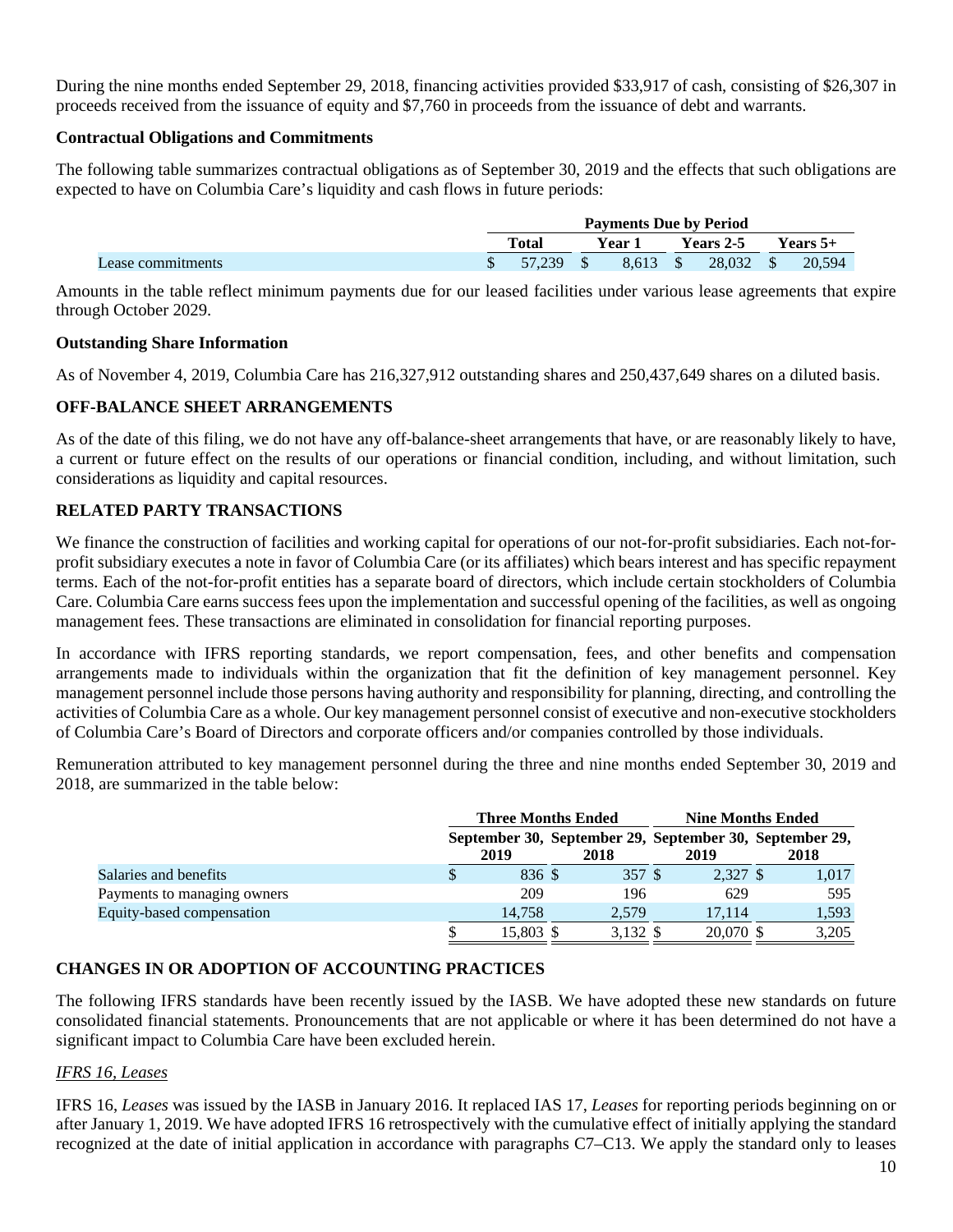which were previously identified as leases under IAS 17 and IFRIC 4 in accordance with the practical expedient allowed under the standard. The leases within Columbia Care are comprised only of buildings, office leases and security equipment. The adoption of this standard results in almost all leases being recognized on the balance sheet, except for short-term and low-value leases. As at January 1, 2019, we recognized lease assets of \$35,070, a corresponding lease liability of \$35,737 and derecognized deferred rent of \$713 and prepaid expenses of \$46.

## *IFRIC 23, Taxes*

In June 2017, the IASB issued IFRIC 23, *Uncertainty over Income Tax Treatments*, aiming to reduce diversity in how companies recognize and measure a tax liability or tax asset when there is uncertainty over income tax treatments. The standard is to be applied to the determination of taxable profit (tax loss), tax bases, unused tax losses, unused tax credits and tax rates, when there is uncertainty over income tax treatments under IAS 12. We adopted IFRIC 23 as of January 1, 2019, with no significant impact to our consolidated interim financial statements.

## **CRITICAL ACCOUNTING ESTIMATES**

We make judgements, estimates and assumptions about the future that affect reported of assets and liabilities, and revenues and expenses. Actual results may differ from these estimates. The estimates and underlying assumptions are reviewed on an ongoing basis. Revisions to accounting estimates are recognized in the period in which the estimate is revised if the revision affects only that period or in the period of the revision and future periods if the review affects both current and future periods.

The preparation of our consolidated financial statements requires us to make judgments, estimates and assumptions that affect the application of policies and reported amounts of assets and liabilities, and revenue and expenses. Actual results may differ from these estimates. The estimates and underlying assumptions are reviewed on an ongoing basis. Revisions to accounting estimates are recognized in the period in which the estimate is revised if the revision affects only that period or in the period of the revision and future periods if the review affects both current and future periods.

Significant judgments, estimates and assumptions with the most significant effect on the amounts recognized in the consolidated financial statements are described below.

## *Estimated Useful Lives and Depreciation of Property and Equipment*

Depreciation of property and equipment is dependent upon estimates of useful lives which are determined through the exercise of judgment. The assessment of any impairment of these assets is dependent upon estimates of recoverable amounts that consider factors such as economic and market conditions and the useful lives of assets.

## *Estimated Useful Lives and Amortization of Intangible Assets*

Amortization of intangible assets is recorded on a straight-line basis over their estimated useful lives, which do not exceed the contractual period, if any. Intangible assets that have indefinite useful lives are not subject to amortization and are tested annually for impairment, or more frequently if events or changes in circumstances indicate that they might be impaired.

## *Biological Assets*

Biological assets, consisting of unharvested cannabis plants, are dependent upon estimates of future economic benefits resulting from past events to determine the fair value through an exercise of significant judgment by us. In estimating the fair value of an asset or a liability, we use market observable data to the extent it is available. When market observable data is not available, we engage qualified third-party valuation consultants to perform the valuation. With respect to certain biological assets, where there is no active market for the unharvested produce, the valuation committee arrives at the fair value by way of a reverse analysis, working from the value of the inventory.

Our biological assets are unharvested cannabis plants and are presented at their fair values less costs to sell up to the point of harvest. We determine the fair value of biological assets using a specific valuation technique that incorporates interdependent estimates and assumptions including the stage of growth of the cannabis plant, selling and other fulfillment costs, average selling prices, and expected yields for the cannabis plants to determine the weighted average fair value deemed cost per gram.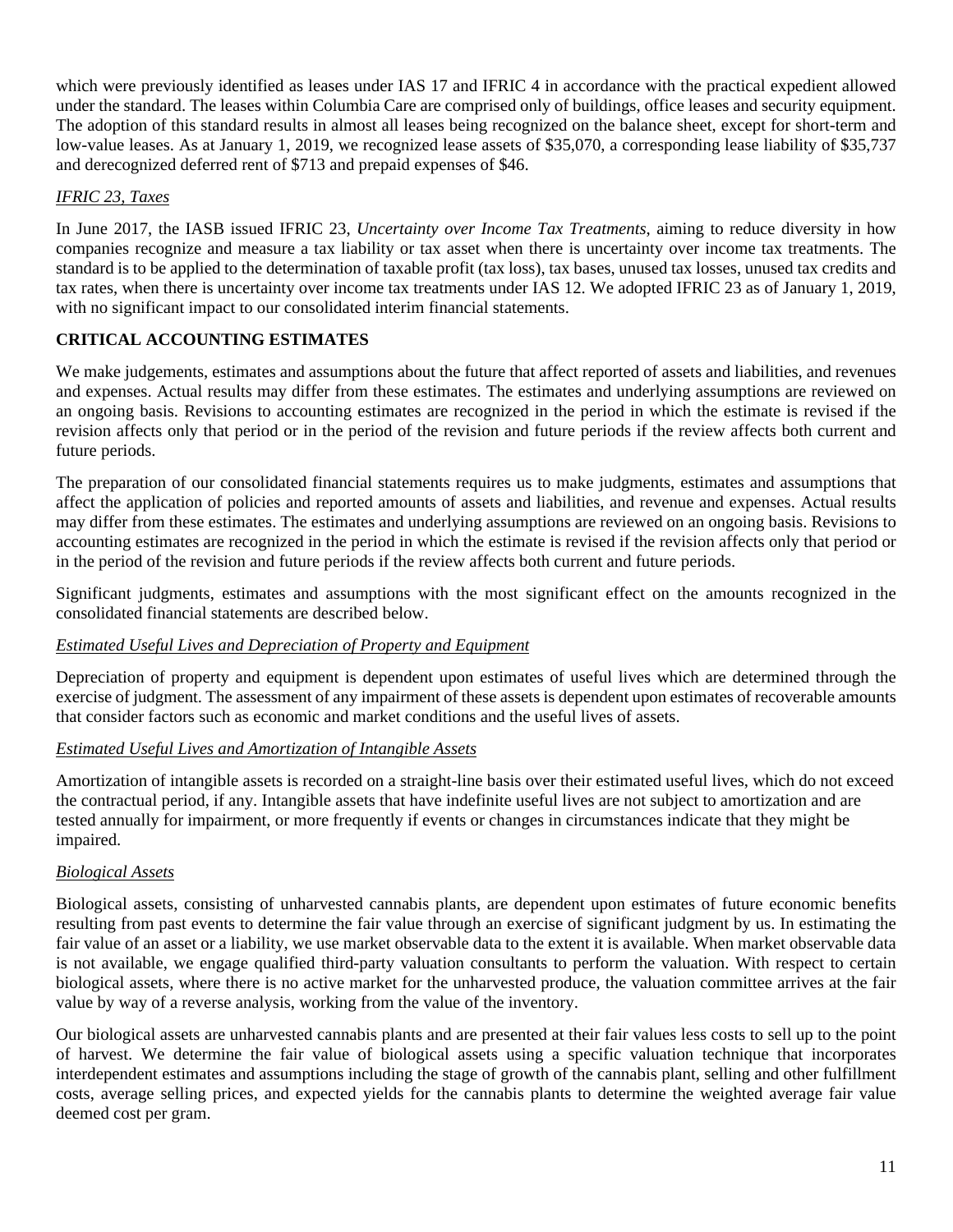The valuation of biological assets is based on a market approach where fair value at the point of harvest is estimated based on future selling prices less the costs to sell at harvest. For in process biological assets, the estimated fair value at point of harvest is adjusted based on the plants' stage of growth. Stage of growth is determined by reference to days remaining to harvest over the average growth cycle.

Our estimates are subject to changes that could result from volatility of market prices, unanticipated regulatory changes, harvest yields, loss of crops, changes in estimates and other uncontrollable factors that could significantly affect the future fair value of biological assets.

These estimates include the following assumptions:

- i. Selling prices per gram were determined by estimating average selling price for each respective period. Average selling price for the nine months ended September 30, 2019 and the year ended December 29, 2018 was \$12.69 and \$13.85 per gram, respectively;
- ii. The stage of plant growth at which point of harvest is determined. As of September 30, 2019, and December 29, 2018, the biological assets were on average 49% and 48% completed, respectively;
- iii. Selling and other fulfillment costs were determined by estimating the average cost per gram, which was \$2.10 and \$2.27 per gram and equivalent gram of cannabis sold as of September 30, 2019 and December 29, 2018, respectively;
- iv. Expected yield per plant varies by strain and is estimated through historical growing results or grower estimate if historical results are not available. Average dry yield per plant as of September 30, 2019 and December 29, 2018 was 181 grams per plant and 175 grams per plant, respectively.

## *Non-controlling Interests*

Non-controlling interests are classified as a separate component of equity in Columbia Care's consolidated statements of financial position and statements of changes in equity. Net income (loss) attributable to noncontrolling interests are reflected separately in the consolidated statements of comprehensive loss and changes in equity. Any change in ownership of a subsidiary while the controlling financial interest is retained is accounted for as an equity transaction between the controlling and non-controlling interests. In addition, when a subsidiary is deconsolidated, any retained non-controlling equity investment in the former subsidiary will be initially measured at fair value and the difference between the carrying value and fair value of the retained interest will be recorded as a gain or loss.

### *Share-based Payment Arrangements*

We estimate the fair value of each share-based award on its measurement date using either the current market price of the stock, the Black-Scholes option valuation model or the Monte Carlo Simulation valuation model, whichever is most appropriate and includes an estimate of the awards that will be forfeited. The Black-Scholes and Monte Carlo Simulation valuation models incorporate assumptions such as stock price volatility, the expected life of options or awards, a risk-free interest rate and dividend yield. Changes in assumptions used to estimate fair value could result in materially different results.

## *Deferred Tax Asset and Valuation Allowance*

Deferred tax assets, including those arising from tax loss carry-forwards, requires management to assess the likelihood that Columbia Care will generate sufficient taxable earnings in future periods in order to utilize recognized deferred tax assets. Assumptions about the generation of future taxable profits depend on management's estimates of future cash flows. In addition, future changes in tax laws could limit the ability of Columbia Care to obtain tax deductions in future periods. To the extent that future cash flows and taxable income differ significantly from estimates, the ability of Columbia Care to realize the net deferred tax assets recorded at the reporting date could be impacted.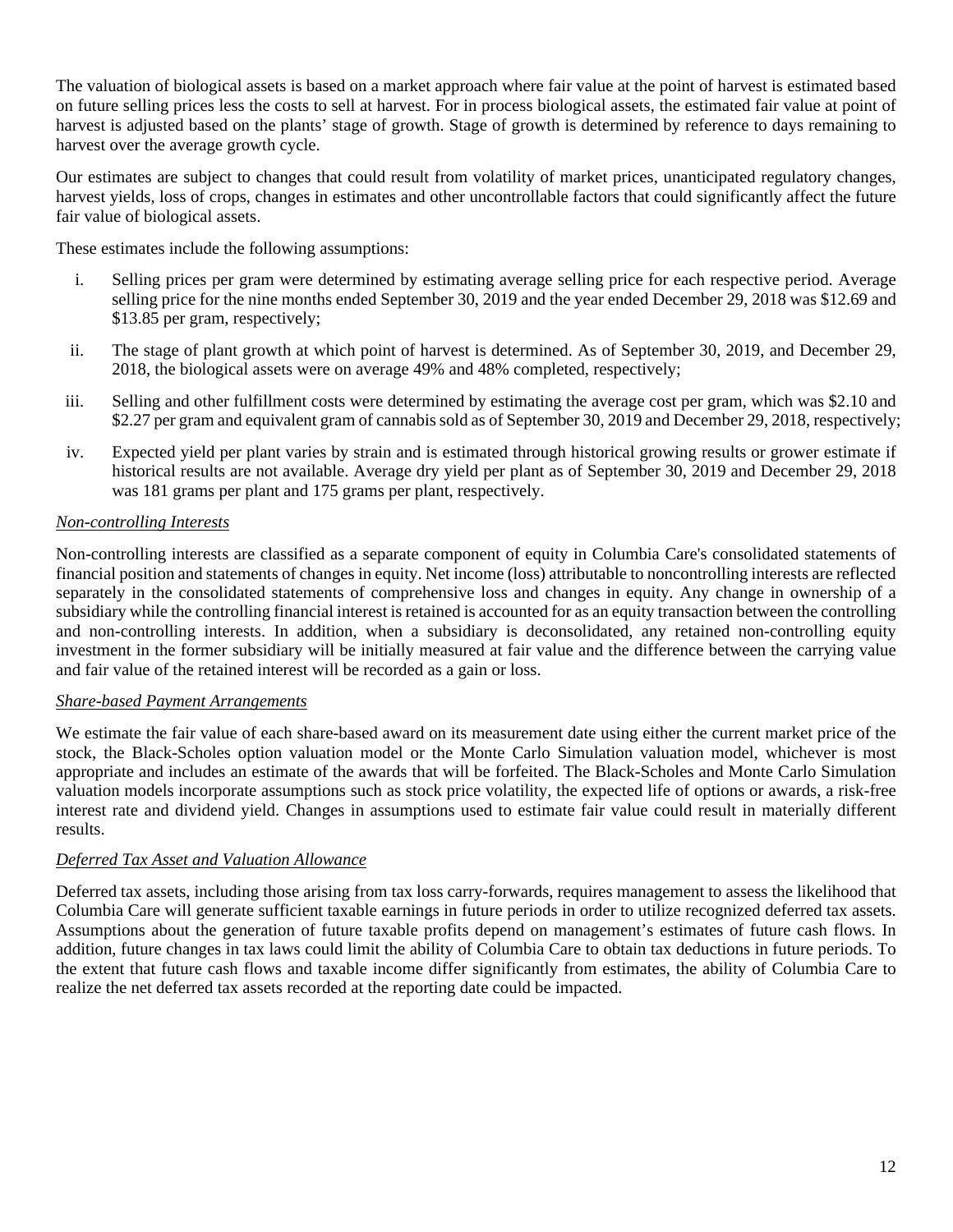## **FINANCIAL INSTRUMENTS AND FINANCIAL RISK MANAGEMENT**

Our financial instruments consist of cash and cash equivalents, accounts payable, accrued expenses and long-term debt. The fair values of cash, accounts payable and accrued expenses approximate their carrying values due to the relatively shortterm to maturity. Columbia Care classifies its cash as fair value through profit and loss (FVTPL) and accounts payable, accrued expenses and long-term debt as other financial liabilities. The fair value of cash and cash equivalents is based on level 1 inputs of the fair value hierarchy.

Financial instruments recorded at fair value are classified using a fair value hierarchy that reflects the significance of the inputs to fair value measurements. The three levels of contained within the hierarchy are:

Level 1 – Unadjusted quoted prices in active markets for identical assets or liabilities;

Level 2 – Inputs other than quoted prices that are observable for the asset or liability, either directly or indirectly; and

Level 3 – Inputs for the asset or liability that are not based on observable market data.

Our assets measured at fair value on a nonrecurring basis include investments, long-lived assets and indefinite-lived intangible assets. We review the carrying amounts of such assets whenever events or changes in circumstances indicate that the carrying amounts may not be recoverable or at least annually, for indefinite-lived intangible assets. Any resulting asset impairment would require that the asset be recorded at its fair value. The resulting fair value measurements of the assets are considered to be Level 3 measurements.

### **Financial Risk Management**

We are exposed in varying degrees to a variety of financial instrument related risks. Our risk exposures and the impact on our financial instruments is summarized below:

### *Credit Risk*

Credit risk is the risk of a potential loss to us if a customer or third party to a financial instrument fails to meet its contractual obligations. The maximum credit exposure at September 30, 2019 and September 29, 2018, is the carrying amount of cash and cash equivalents, accounts receivable and notes receivable. We do not have significant credit risk with respect to our customers. All cash deposits with regulated U.S. financial institutions.

We provide credit to its customers in the normal course of business and has established credit evaluation and monitoring processes to mitigate credit risk but has limited risk as the majority of our sales are transacted with cash. Through our recently introduced Columbia Care National Credit program, we provide credit to customers in certain markets in which we operate.

### *Liquidity Risk*

Liquidity risk is the risk that we will not be able to meet our financial obligations associated with financial liabilities. We manage liquidity risk through the management of our capital structure. Our approach to managing liquidity is to estimate cash requirements from operations, capital expenditures and investments and ensure that we have sufficient liquidity funds our ongoing operations and to settle obligations and liabilities when due.

We expect to incur increased expenditures related to acquisition related costs, marketing and selling expenses and capital expenditures as we expand our presence in current markets and expand into new markets.

To date, we have incurred significant cumulative net losses and we have not generated positive cash flows from our operations. We have therefore depended on financing from sale of our equity and from debt financing to fund our operations. In the near term, we expect our operating cash flows to be impacted negatively by the establishment of operations in new markets, and we expect significant investments in property and equipment as we enter new markets and expand our operations in existing markets. Overall, we do not expect the net cash contribution from our operations and investments to be positive in the near term, and we therefore expect to rely on financing from equity or debt.